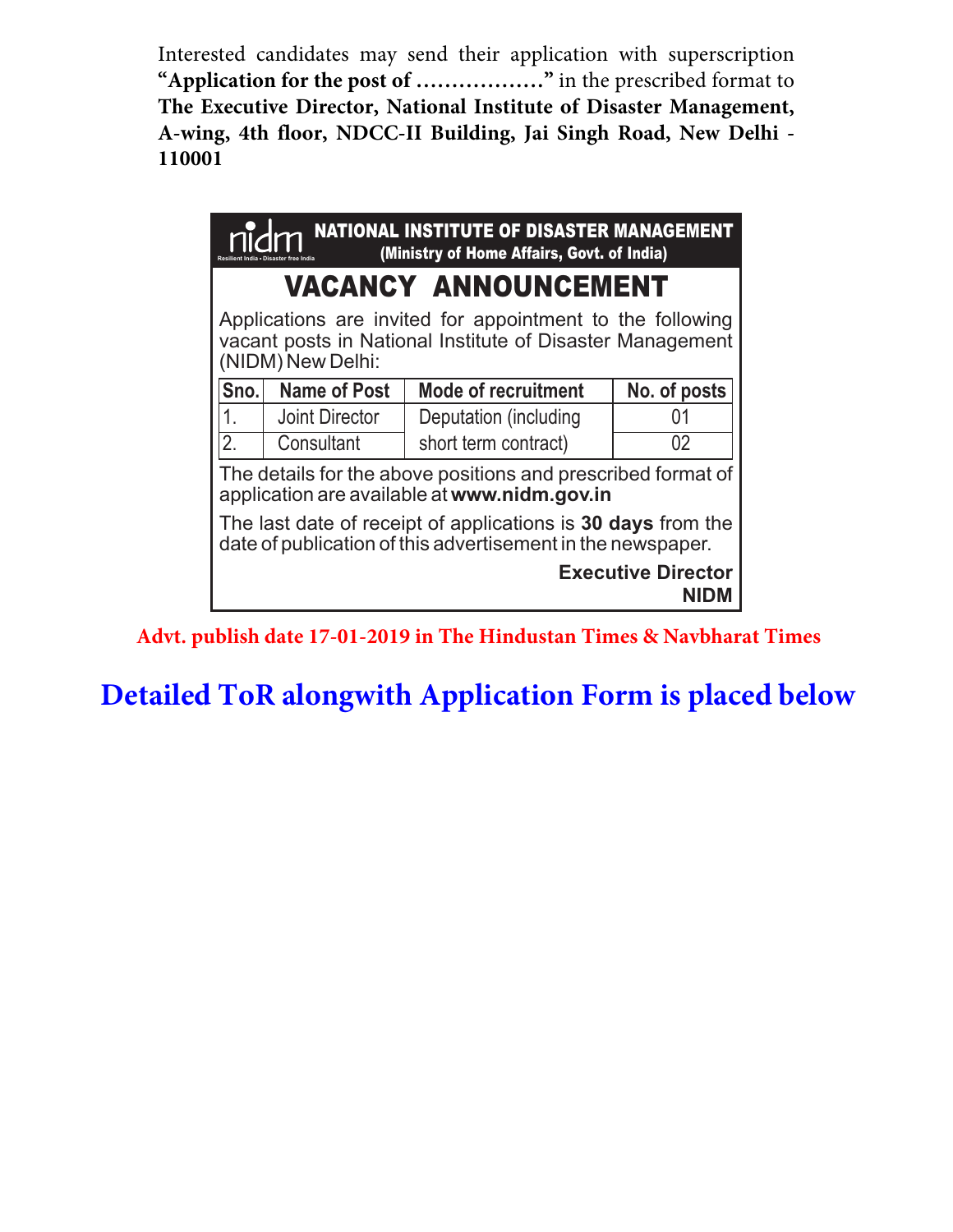## **National Institute of Disaster Management (Ministry of Home Affairs)**

## **1. Name of Post:- Joint Director**

Pay Scale Rs:- Pay Band 4 Rs. 37400-67000 plus Grade Pay of Rs. 8700 (Pre revised)

Number of Post:- 1 (UR)

Age: Not exceeding 56 years as on 1.07.2019

Eligibility Criteria:- By deputation (Including Short-Term Contract)

From amongst the officers of the Central Government or State Governments or Union territories or Statutory or Autonomous bodies or Universities or Institutes fully funded by the Central Government or State Government,-

- (a).(i) holding analogous post on regular basis in pay band  $-4$ , (Rs. 37400 67400 plus Grade Pay Rs. 8700) in the parent cadre; or
	- (ii) five year regular service in Pay Band 3 with Grade pay Rs. 7600, or
	- (iii) ten year regular service in Pay Band 3 with Grade pay Rs. 6600, and
- (b).possessing the following essential educational qualifications and experience except in the case of candidates from All India Services:-

Essential:

(i) Master's Degree in any subject. and

(ii) Five years' experience in Grade Pay of Rs. 7600 in PB-3, or five years administrative experience in an analogues post or minimum ten years of administrative experience in the Grade Pay of Rs. 6600 in PB-3 (Rs. 15600 – 39100) or

Desirable:

Experience of not less than five years in the field of Disaster Management related training/ administration.

Note 1: Period of deputation shall ordinarily be for three years extendable upto five years. However, the period of deputation including period of deputation in another ex-cadre post held immediately preceding this appointment in the same or some other organisation or department of the Central Government shall not exceed five years.

Note 2: The maximum age-limit for appointment by deputation shall be 56 years.

Note 3: The crucial date for deciding the age limit shall be  $1<sup>st</sup>$  July of the year of advertisement.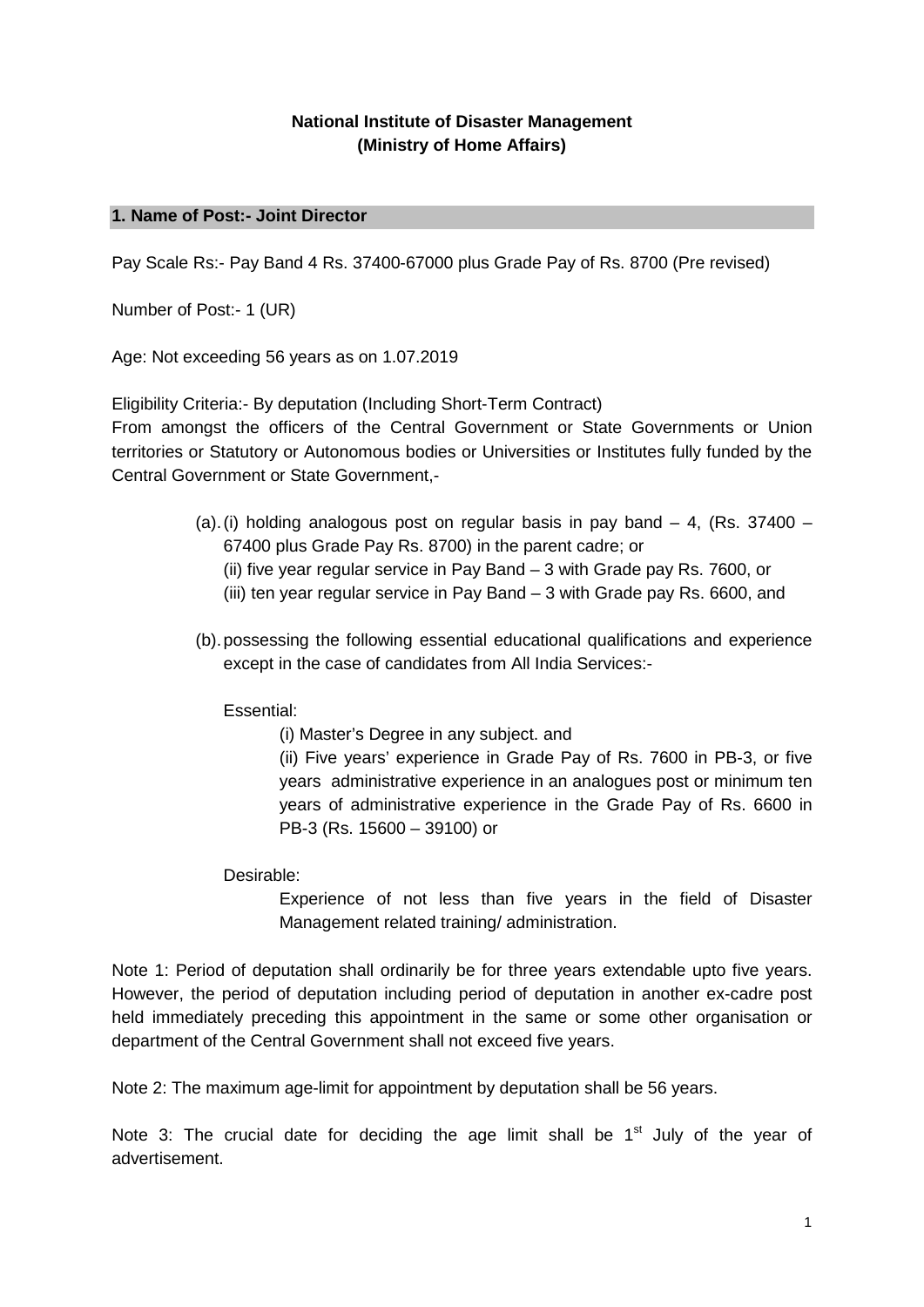## **2. Name of Post:- Consultant**

Pay Scale Rs:- Pay Band 3 Rs. 15600 - 39100 plus Grade Pay of Rs.7600 (Pre revised)

Number of Post:- 2 (UR)

Age: Not exceeding 56 years as on 1.07.2019

Eligibility Criteria:- By deputation (Including Short-Term Contract)

From amongst the officers or employees of the Central Government or State Government or Union Territories or Statutory or Autonomous Bodies or Universities or Institute fully funded by the Central Government or State Government holding analogous post on regular basis in the parent cadre or department.

or

Officers of the Central / State Government / Union Territories or Statutory or Autonomous Bodies or Universities or Institute fully funded by the Central Government or State Government in the Pay Band-3 (Rs. 15600-39100), Grade Pay of Rs. 6600 with five year service or officers of the Central / State Government in the Pay Band-3 (Rs. 15600-39100) Grade Pay of Rs. 5400 with ten year of service and possessing the following qualifications:-

Qualification :-

- (i) Essential:- 55% marks in Masters Degree from a Recognized University.
- (ii) Desirable :- Ph.D or M.Phil or at least one year training in the relevant field at national or international institution or organization.

Note 1: Period of deputation shall ordinarily be for three years extendable upto five years. However, the period of deputation including period of deputation in another ex-cadre post held immediately preceding this appointment in the same or some other organization or department of the Central Government shall not exceed five years.

Note 2: Period of short term contract shall ordinarily be for three years extendable upto five years.

Note 3 : The maximum age-limit for appointment by deputation shall be 56 years as on 1st July of the year of advertisement.